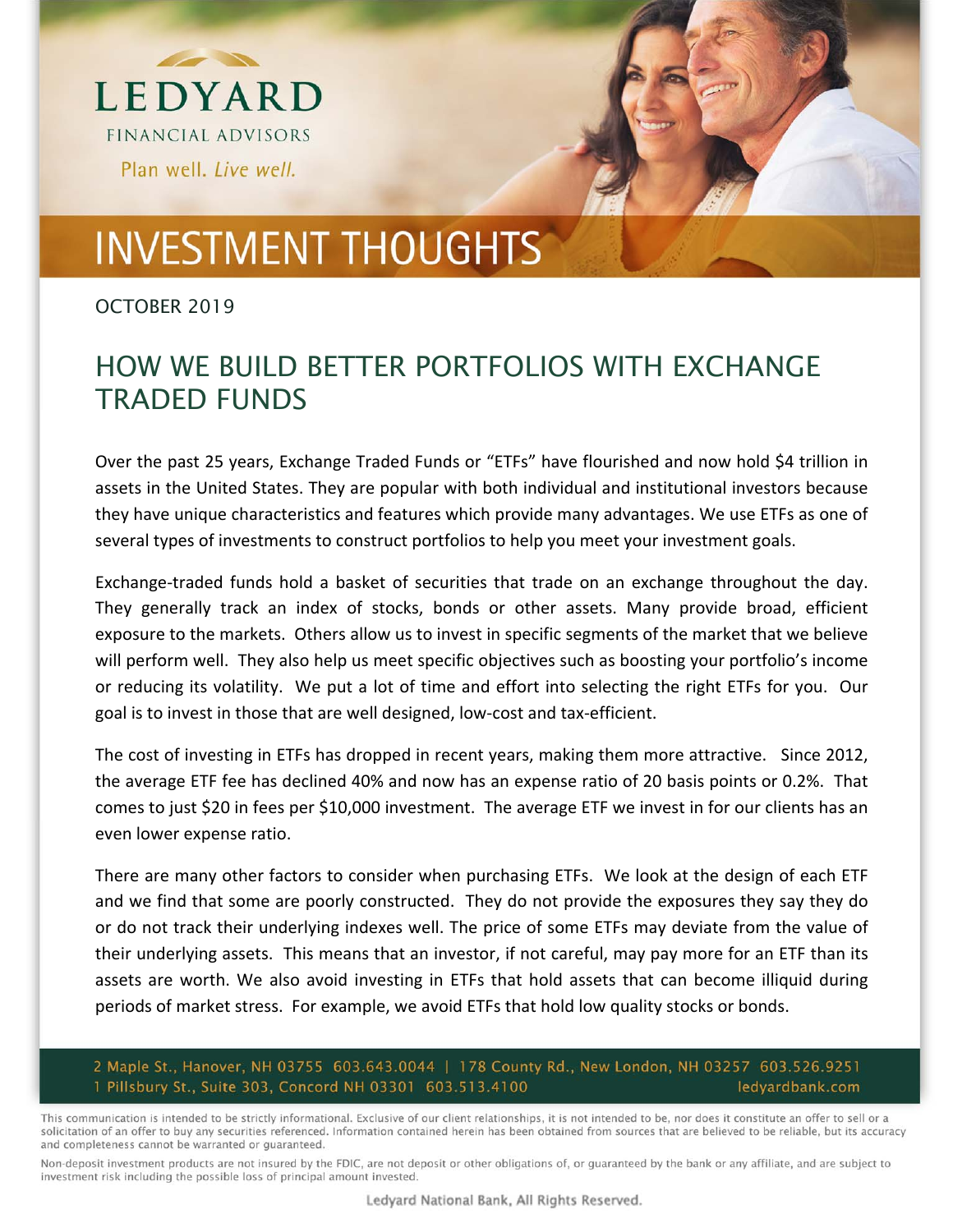## **INVESTMENT THOUGHTS**

We strive to manage portfolios to minimize the taxes our clients will pay. Exchange Traded Funds tend to be very tax efficient. Unlike mutual funds, most ETFs do not pay capital gains distributions. Tax laws require fund companies to pass realized gains on to their clients who then pay capital gains tax. ETFs usually do not pay capital gains distributions for two reasons. First, they usually have low turnover because they track an index. This means they do not have to sell as many assets that would incur a gain. Second, unlike a mutual fund, they often do not have to sell securities to meet investor redemptions. Instead, they can deliver shares in-kind to institutions that do not have to pay capital gains tax. This allows them to remove low cost holdings from their fund without tax consequences to their investors. Investors will only pay capital gains tax when we sell an ETF that has appreciated.

We invest in several different types of ETFs for our clients. The mix of ETFs in a portfolio may vary depending on their objectives. Here are some categories of ETFs that we use in portfolios:

**Core**: Many of our largest ETF holdings provide diversified low‐cost exposure to market indexes. For example, we own several ETFs that track US and international stock markets. Because we do not need to trade in and out of these ETFs, they tend to be very tax efficient.

**Income:** We invest in several ETFs that pay above average dividend income to investors. In some cases, they hold stock in companies that have higher dividend yields than the market. In other instances, they hold companies that have average dividend yields but increase their dividends at a faster pace. Companies that pay dividends are often more mature and higher quality. They have a history of holding up better when the market sells off.

**Factors:** Factor ETFs allow us to hold groups of stocks that research shows can be beneficial to you. They also sometimes allow us to reduce risk and address some of the shortcomings of investing in broad market index funds. For example, they help us tilt portfolios toward stocks with the following characteristics:

- High quality: Hold stock in companies that have strong balance sheets and are highly profitable.
- Value: Hold inexpensive stocks. Value investing works over time because it "forces" people to do what is unnatural: buy low and sell high.
- Low volatility: Hold stocks that fluctuate less than the market.

**Size:** We invest in ETFs to gain exposure to stocks in small and medium sized companies. These companies often grow their sales and earnings faster than larger companies do and produce higher returns.

Sector: These ETFs provide exposure to different economic sectors of the market. For example, we may invest in a sector ETF to gain exposure to consumer, financial or industrial stocks. We do this when it makes sense for our clients to have broad exposure to a sector.